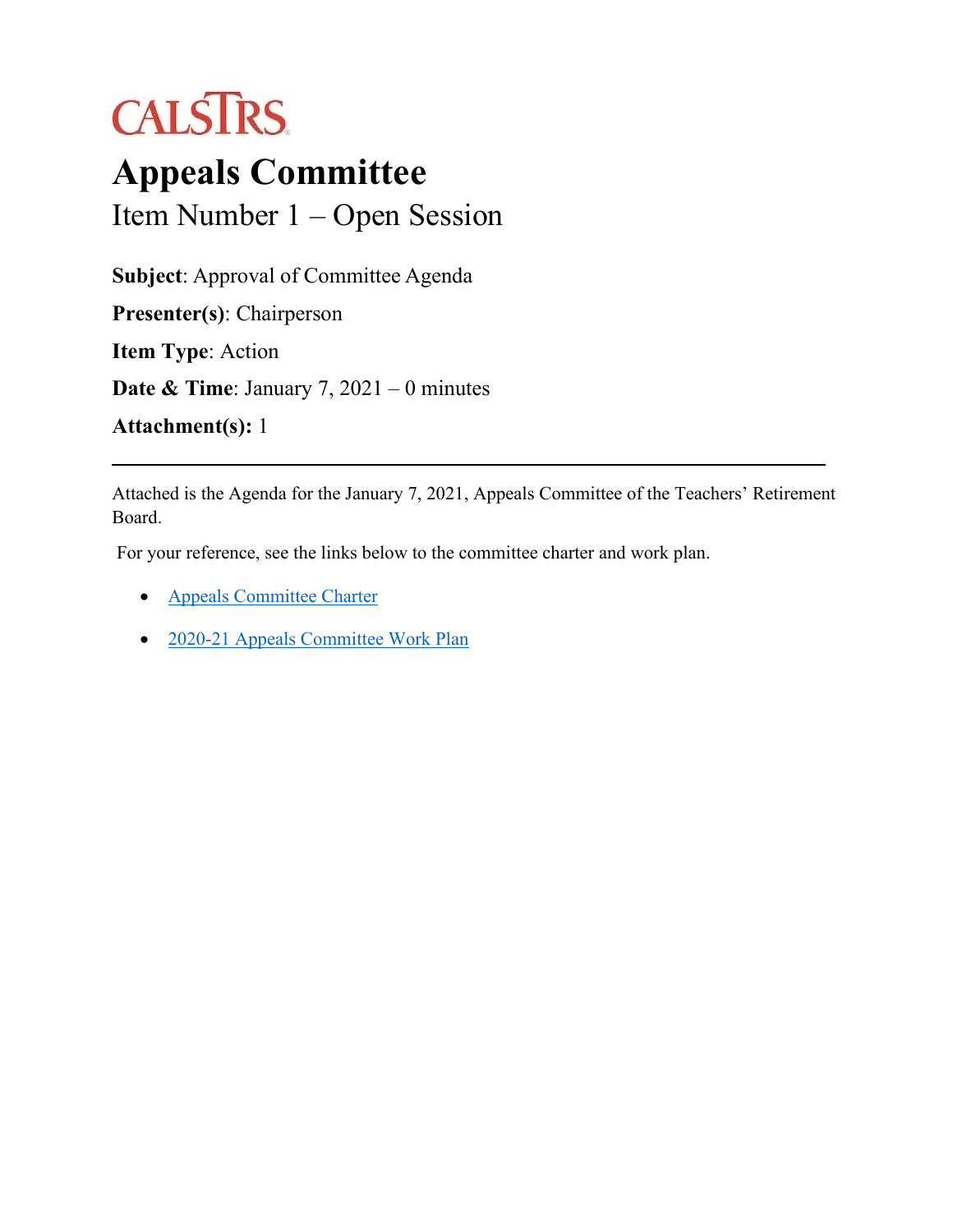Attachment 1 Appeals Committee – Item 1 January 7, 2021 Page 1



### Appeals Committee Agenda

Teachers' Retirement Board

January 7, 2021 1:00 p.m.

Web Conference

| <b>Open Session</b> |        |                                                                                                                                                                                       |                                                |            |  |
|---------------------|--------|---------------------------------------------------------------------------------------------------------------------------------------------------------------------------------------|------------------------------------------------|------------|--|
| $\underline{\#}$    |        | Agenda Item                                                                                                                                                                           | Presenters                                     | Time       |  |
|                     |        | Call to Order and Roll Call                                                                                                                                                           |                                                |            |  |
|                     |        | <b>Action Item</b>                                                                                                                                                                    |                                                |            |  |
|                     |        | There will be a public comment period at the end of each agenda item.<br>The time allotment and other terms are subject to change and are at the<br>discretion of the Committee Chair |                                                |            |  |
| 1.                  |        | Approval of Committee Agenda                                                                                                                                                          | Chairperson                                    |            |  |
|                     |        | <b>Consent Agenda – Action</b>                                                                                                                                                        |                                                |            |  |
| 2.                  |        | Approval of Minutes for the September 4, 2020,<br>Appeals Committee Meeting – Open Session                                                                                            | Chairperson                                    |            |  |
|                     |        | <b>Action Items</b>                                                                                                                                                                   |                                                |            |  |
| 3.                  |        | Consideration of Proposed Administrative Decision:                                                                                                                                    |                                                | $15$ mins. |  |
|                     |        | In the Matter of the Retirement Benefits of:<br>a.<br>Marlene Finander                                                                                                                | James Lindsay /<br>Ashley E. Lopez-<br>Trotter |            |  |
|                     |        | <b>Information Items</b>                                                                                                                                                              |                                                |            |  |
| 4.                  |        | Education: The Administrative Remedy Process from<br><b>Internal Review to Committee Decision</b>                                                                                     | Mark Gini / Mike<br>Dutil / Reina G.<br>Minoya | $15$ mins. |  |
| 5.                  |        | Education: Appeal Issues Series on Service Retirement                                                                                                                                 | Kaitlin DuBray                                 | $15$ mins. |  |
| 6.                  | $\ast$ | <b>Staff Report</b>                                                                                                                                                                   | Reina G. Minoya                                | 5 mins.    |  |
| 7.                  | ∗      | <b>Review of Information Requests</b>                                                                                                                                                 |                                                |            |  |
| 8.                  | $\ast$ | Opportunity for Statements from the Public                                                                                                                                            | Chairperson                                    | $10$ mins. |  |